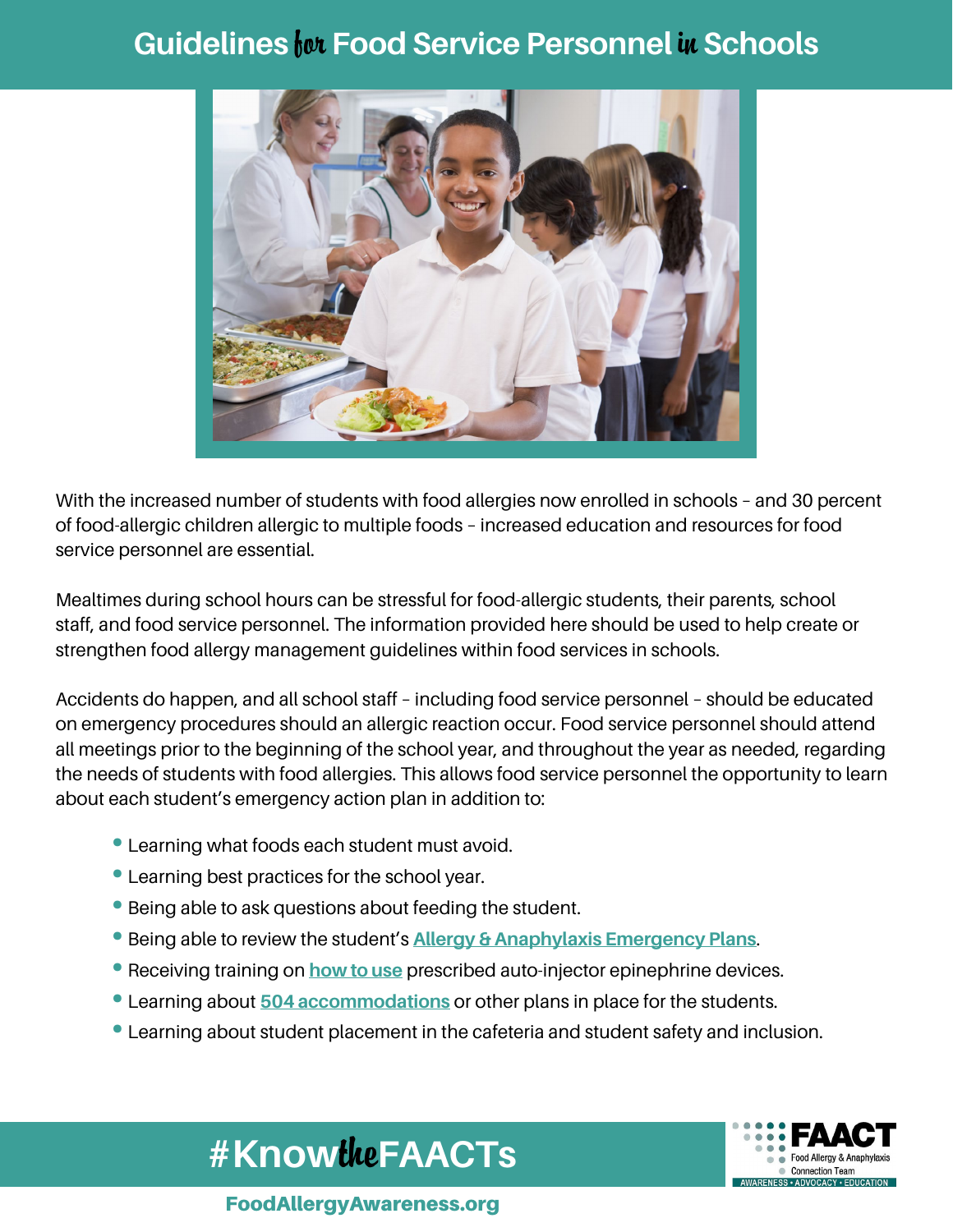## **Best Practices for Food Service Supervisors and Personnel**

- Follow the guidance and utilize resources available from your local food service director, local board of heath, the U.S. Department of Agriculture (USDA), or registered dietitians trained in managing food allergies.
- Collaborate with your local food service director, the school staff and nurse, parents, and students' physicians to share pertinent information about each student with food allergies prior to the start of each school year.
- Identify students with food allergies and become familiar with his or her allergy and anaphylaxis emergency care plan. School staff should keep the emergency care plan in a location that is easily accessible by food service personnel.
- Ask parents to provide you with a signed medical statement from the student's physician outlining the management of the student's allergens and avoidance measures.
- Know where each student's emergency medications are stored (if they are not self-carried) and be trained in the administration of each student's prescribed epinephrine auto-injector and any other necessary medications.
- Have a policy in place regarding label reading and keep a list of ingredients and product updates in appropriate and convenient areas, updating as necessary.
- Use separate utensils, pots, pans, cutting boards, etc., when preparing foods for food-allergic students. Learn how to effectively clean and store these items.
- Follow policies and guidelines to prevent allergic reactions and cross-contact from occurring.
- Learn about proper **cleaning and removing allergens** from surfaces and hands.
- Ensure food service staff clean all tables and chairs for use by students with food allergies.
- Attend all training and informational meetings on each student with a food allergy.
- Provide training to all cafeteria personnel on how to accommodate students with food allergies during mealtimes and when snacks are provided, including special events.
- Provide food service staff with resources to help assist in the management of students with food allergies.

o **Accommodating Children with Special Dietary Needs**

- Implement and review cross-contact procedures. Visit **FAACT's Cross-Contact page** for more information.
- Meet with parents upon request to review cafeteria menu items and ingredients and cafeteria procedures. This is especially important for students who are transitioning from half-day kindergarten to a full-day first grade or re-entry after an anaphylactic reaction at school.
- Display an ingredient label for each food on the cafeteria buffet line. This provides students the ability to self-educate as well as self-advocate.





FoodAllergyAwareness.org